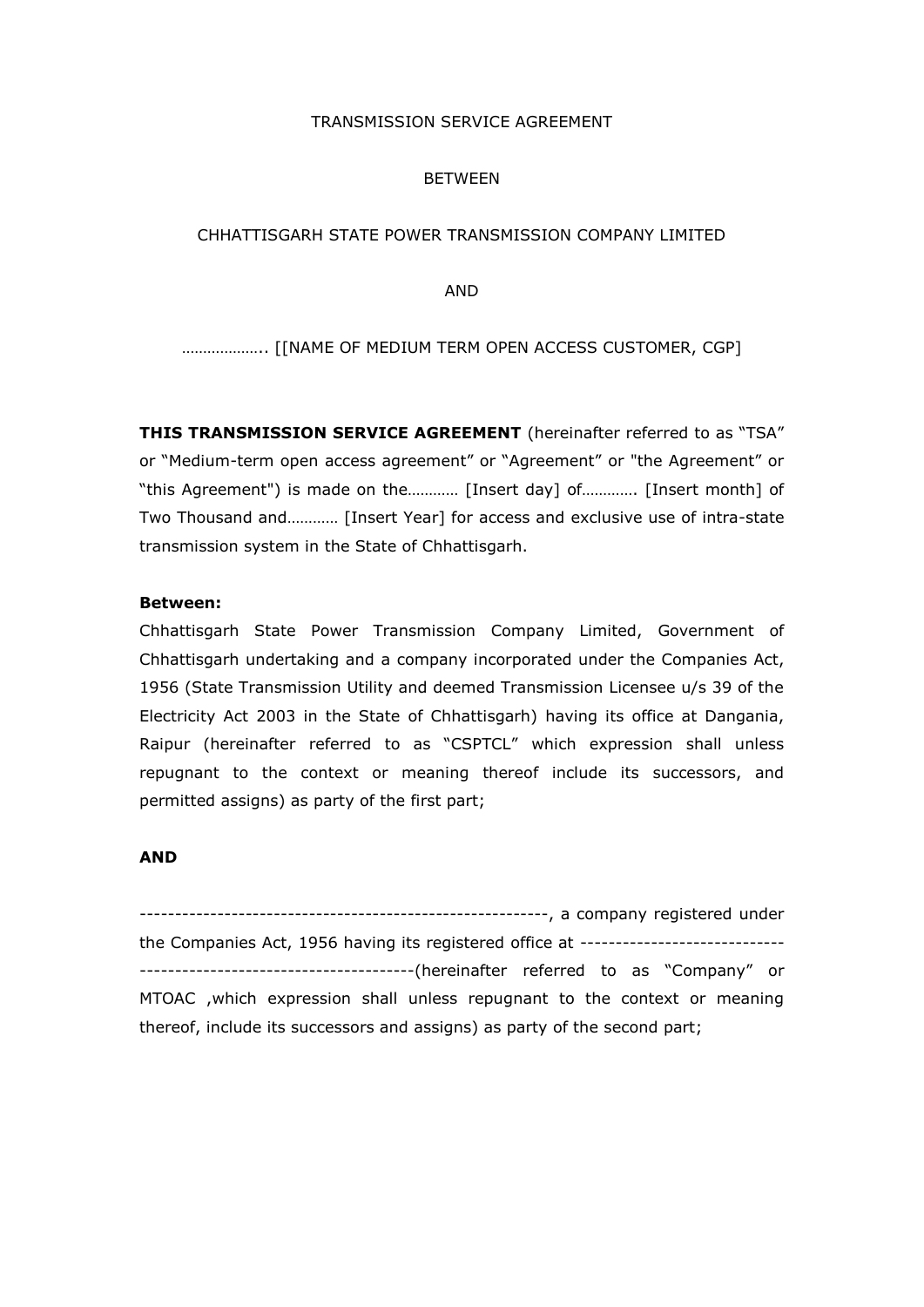#### **AND WHEREAS:**

- A CSPTCL, pursuant to grant of license by the Chhattisgarh State Electricity Regulatory Commission, is engaged in the business of transmission of electricity in the State of Chhattisgarh
- B. Open Access Customer is a captive generating plant engaged in the business of -------------- and is desirous of availing the Transmission Services offered by CSPTCL for a period of Ten years.
- C. The Open Access Customer has filed an application dated ---------------- with the CSPTCL for grant of Open Access for a contracted capacity of ---- --- MW and the same has been accepted, in the manner provided under the Chhattisgarh State Electricity Regulatory Commission (Connectivity & Intra-State open access ) Regulation, 2011, and its amendments made thereof from time to time; hereinafter referred to as the Regulation.
- D. The medium term open access is required by the medium -term open access customer as per the details mentioned in Schedule 1.
- E. The Medium -term open access customer agree, on the terms and conditions of this Agreement, to use the available transmission capacity and pay CSPTCL the transmission charges and other applicable charges as determined by the Commission and revised from time to time.

# **NOW, THEREFORE, IN CONSIDERATION OF THE PREMISES AND MUTUAL AGREEMENTS, COVENANTS AND CONDITIONS SETFORTH HEREIN, IT IS HEREBY AGREED BY AND BETWEEN THE PARTIES HERETO AS FOLLOWS:**

## **1. DEFINITIONS AND INTERPRETATIONS**

The words / expressions used in this Agreement, unless as defined below or repugnant to the context, shall have the same meaning as assigned to them by the Electricity Act, 2003 and the Rules or Regulations framed there under including those issued/framed by the Commission (as defined hereunder), as amended or re-enacted from time to time, failing which it shall bear its ordinary English meaning.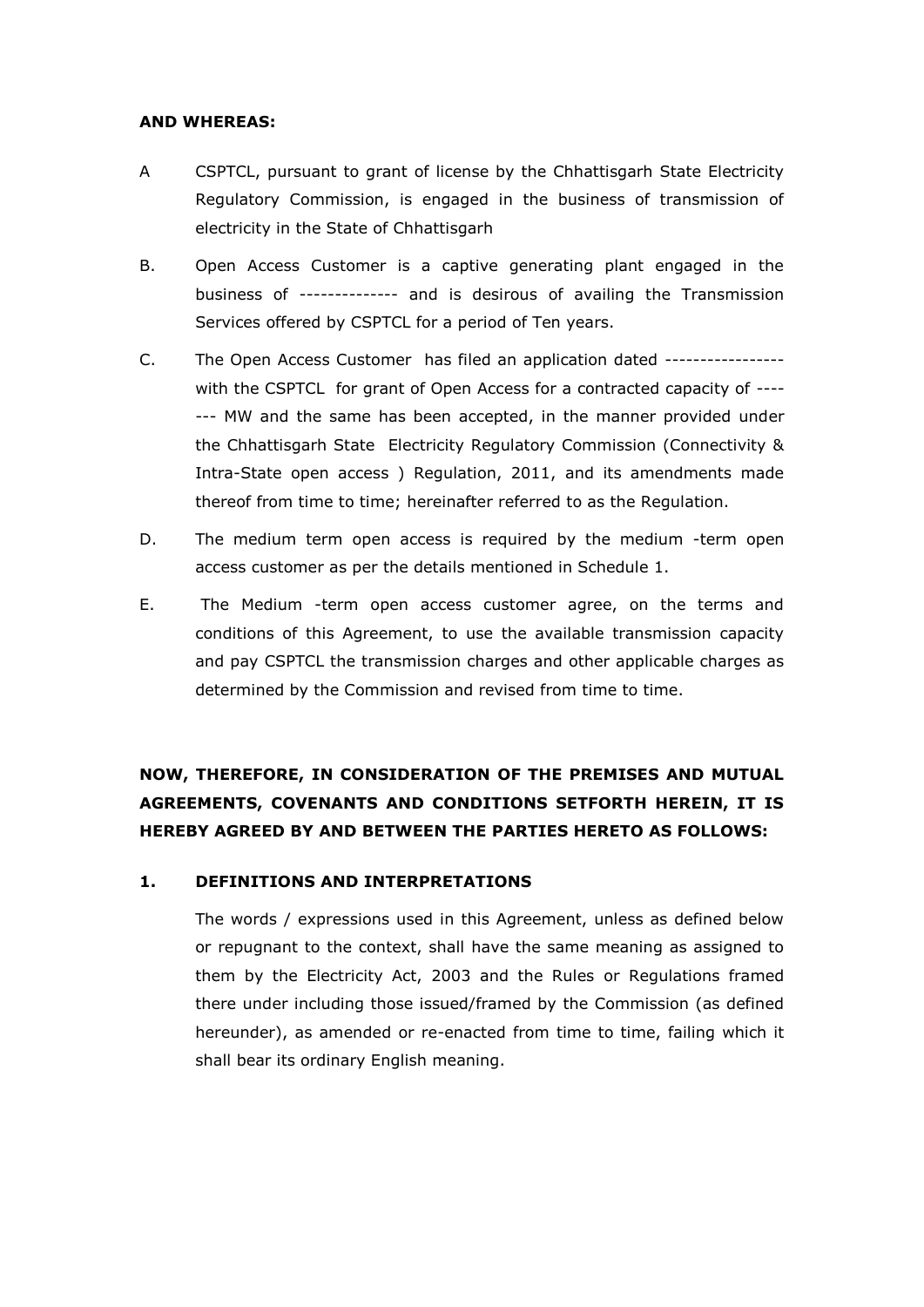The words / expressions when used in this Agreement shall have the respective meanings as specified below:

- 1.1 **"Act"** or **"Electricity Act"** or **"Electricity Act 2003"** shall mean the Electricity Act, 2003 and any amendments made to the same or any succeeding enactment thereof;
- 1.2 **"Balancing and Settlement Code"** means such code as may be specified by the Commission for the balancing of energy/demand accounts and settlement of differences between schedule and actual energy/demand among the users of the grid in the State.
- 1.3 **"CEA"** shall mean the Central Electricity Authority constituted under Section 70 of the Electricity Act;
- 1.4 **"Commission" or "CSERC"** "means the Chhattisgarh State Electricity Regulatory Commission.
- 1.5 **"Effective Date**" for the purposes of this Agreement, shall mean the date as specified in Schedule I of this agreement.
- 1.6 **"Event"** means an unscheduled or unplanned occurrence in the intra-State Transmission system including faults, incidents and breakdowns.
- 1.7 **"Grid Code" / "IEGC"** or **"State Grid Code"** shall mean the Grid Code specified by the Central Commission under Clause (h) of sub-section (1) of Section 79 of the Electricity Act and/or the State Grid Code as specified by the Commission, referred under Clause (h) of sub-section (1) of Section 86 of the Electricity Act 2003, as applicable;
- 1.8 **"Intra State Transmission System" or "State Transmission System" or "STS"** means any system for conveyance of electricity by transmission lines with in the area of the state and includes all transmission lines, substations and associated equipments of transmission licensee in the State.

Provided that the point of separation between a transmission system and distribution system shall be the outgoing point of feeder emanating from substation of transmission licensee feeding to the distribution system.

1.9 **"Meter"** means a device suitable for measuring, indicating and recording consumption of electricity or any other quantity related with electrical system and shall include, wherever applicable, other equipment such as Current Transformer (CT), Voltage Transformer (VT) or Capacitor Voltage Transformer (CVT) necessary for such purpose.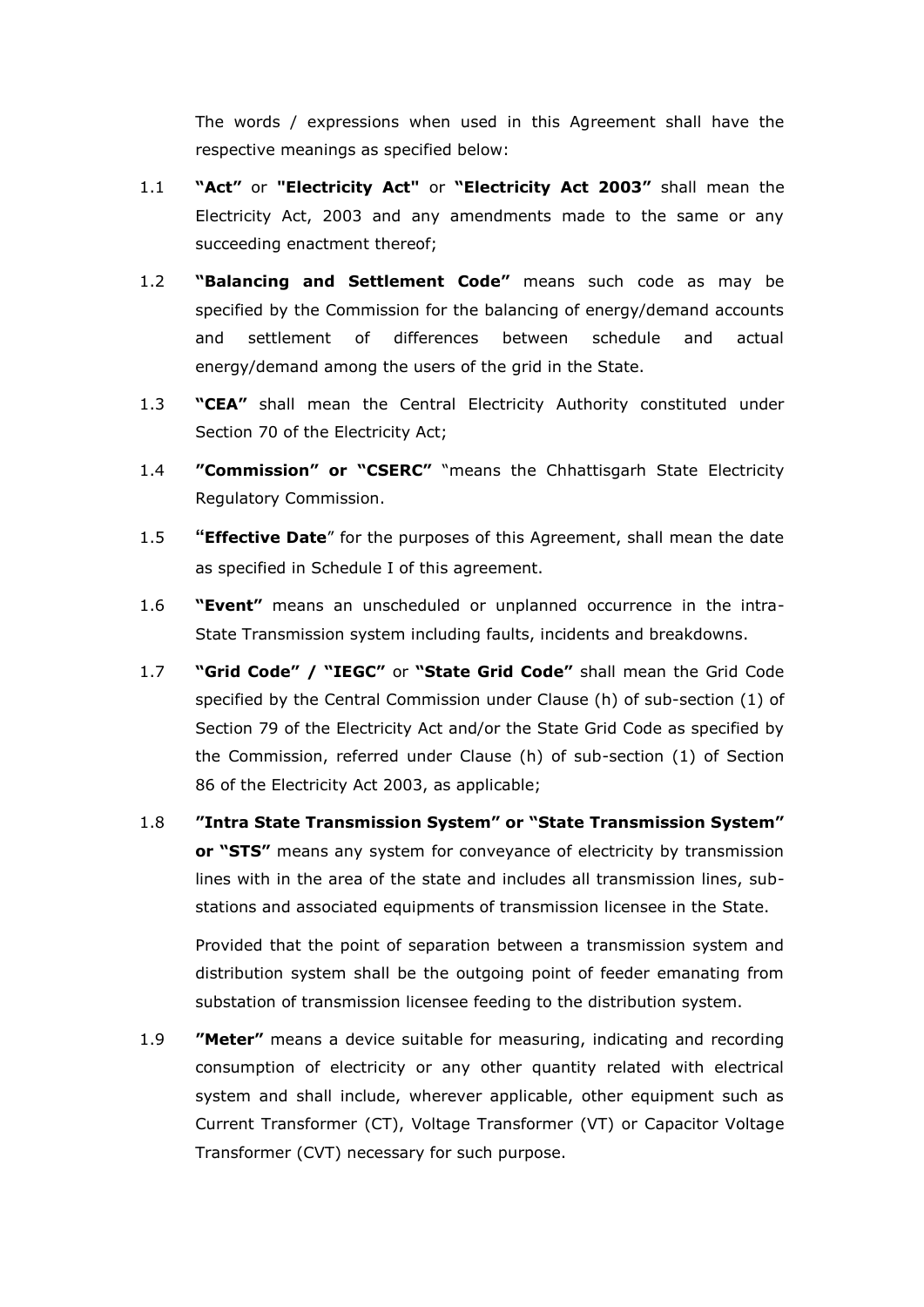- 1.10 **"Transmission Service"** shall mean provision, supply or conveyance of electricity by means of cables and / or overhead lines, together with any step-up and step-down transformers, switch-gear and other works necessary to and used for the control of such cables or overhead lines, and such buildings or part thereof as may be required to accommodate such transformers, switch-gear and other works and such other related services as may be provided by CSPTCL from time to time.
- 1.11 **"Regulation"** means the Chhattisgarh State Electricity Regulatory Commission (Intra-State Open Access in Chhattisgarh) Regulation 2005 and other relevant Regulations and any amendments made to the same or any succeeding enactment thereof;
- 1.12 **"State Grid"** means the synchronously connected entire electric network of the Chhattisgarh State comprising of STS, SSGS, generating plants and user.
- 1.13 **"State Load Despatch Centre" or "SLDC"** means the centre established under Section 31 of the Act.
- 1.14 **"STU"** means the State Transmission Utility as per Section 39 of the Act, which is presently the CSPTCL (Chhattisgarh State Power Transmission Company Limited)
- 1.15 **"Medium Term Open Access Customer' or "MTOAC"** means a person, other than a short-term open Access customer, as defined in the Regulation, availing or intending to avail open access to the State transmission system for receiving supply of electricity from a person other than the distribution licensee of his area of supply, and the expression includes a generating company or a captive generating plant or a captive user or a licensee.

Words and expressions used and not defined in this Agreement but defined in the Act shall have the meanings as assigned to them in the Act, and in the absence thereof, shall have the same meaning as commonly understood in the electricity supply industry.

#### **2. Compliance with Act, Rules and Regulations**

All parties to this agreement shall comply with the provisions of the Act, Grid Code and the Rules and Regulations laid down there under. Where any provision of this agreement is inconsistent with the provisions of the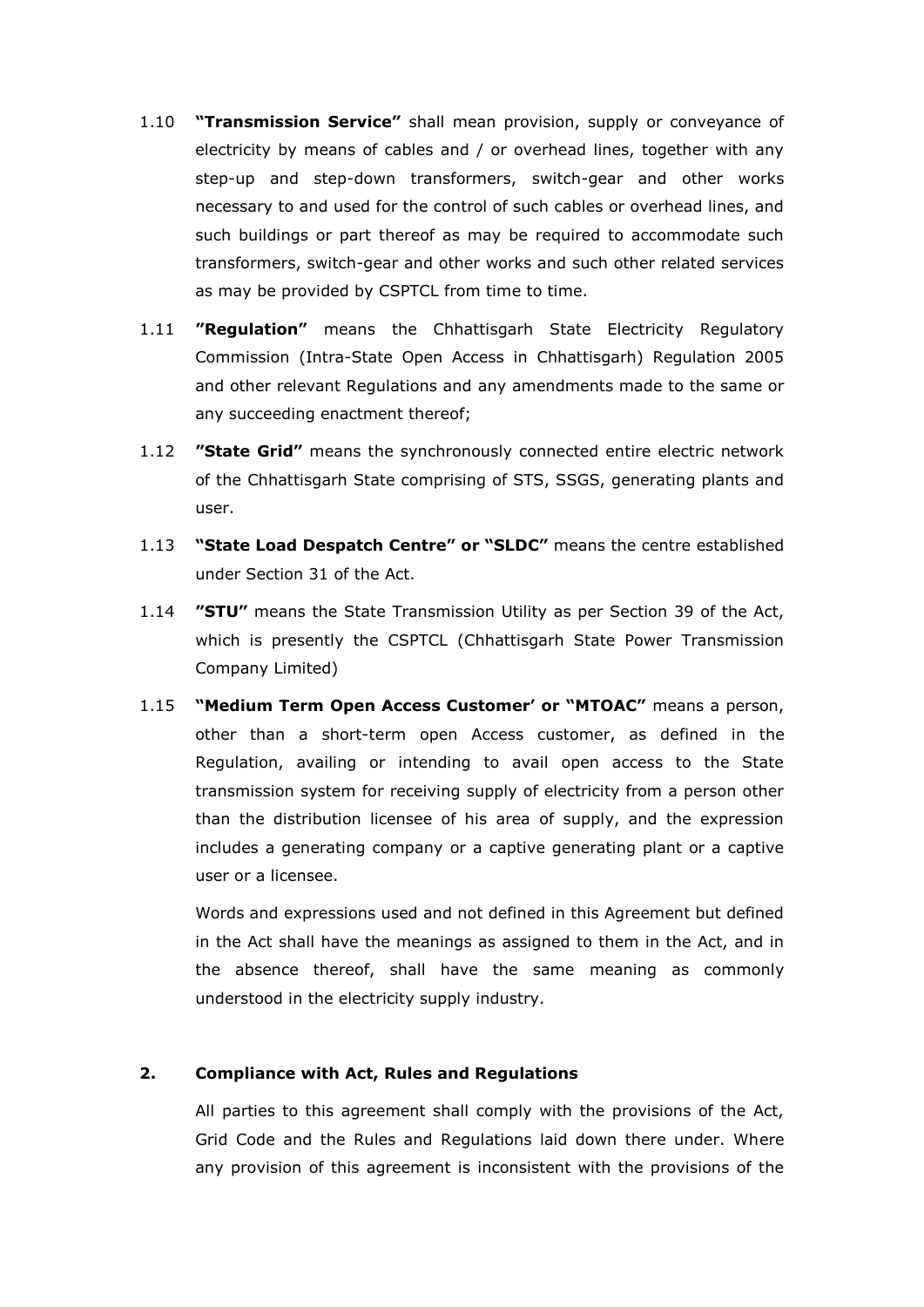Act and/ or the Grid Code or Rules or Regulations laid down there under, the provisions of the Act, Grid Code or Rules or Regulations, as the case may be, shall take precedence to the extent of such inconsistency.

#### **3. Obligations of parties**

#### 3.1 **Obligations of MTOAC**

- 3.1.1 The MTOAC agrees and undertakes to follow and comply with the procedures for availing Transmission Services specified in the applicable State Grid Code and Regulation.
- 3.1.2 The Medium-term Open Access Customer further agrees and undertakes inter alia, to comply with:
	- (i) The technical requirements and infrastructure / equipment standards / meters etc. - specified by the relevant Regulations notified by CEA, including applicable provisions of the Grid Code, the, Supply Code, and any other applicable Regulations or guidelines, as may be specified by the Commission from time to time and as may be necessary in order to entitle the open Access customer to avail Transmission Services.
	- (ii) Such payment security mechanism / instrument for availing Transmission Services as specified by the Commission from time to time:
	- (iii) Any other technical, commercial, operational or financial criteria (including any credit rating or certification of creditworthiness) prescribed by CSPTCL and as approved by the Commission from time to time:
	- (iv) Any requirement to furnish evidence to the effect that the MTOAC has the requisite approvals and clearances from the competent authority, Nodal Agency or otherwise, that are necessary to avail Transmission Services.
- 3.1.3 Subject to conditions specified in the Regulation, the MTOAC agrees not to transfer his contracted capacity to any other open access customer.
- 3.1.4 The MTOAC shall pay the charges payable under this Agreement from the date of commencement of open access specified in the Schedule I, regardless of the fact whether or not such open access is used on and from that date, except if the failure to use such open access is due to the default of the CSPTCL.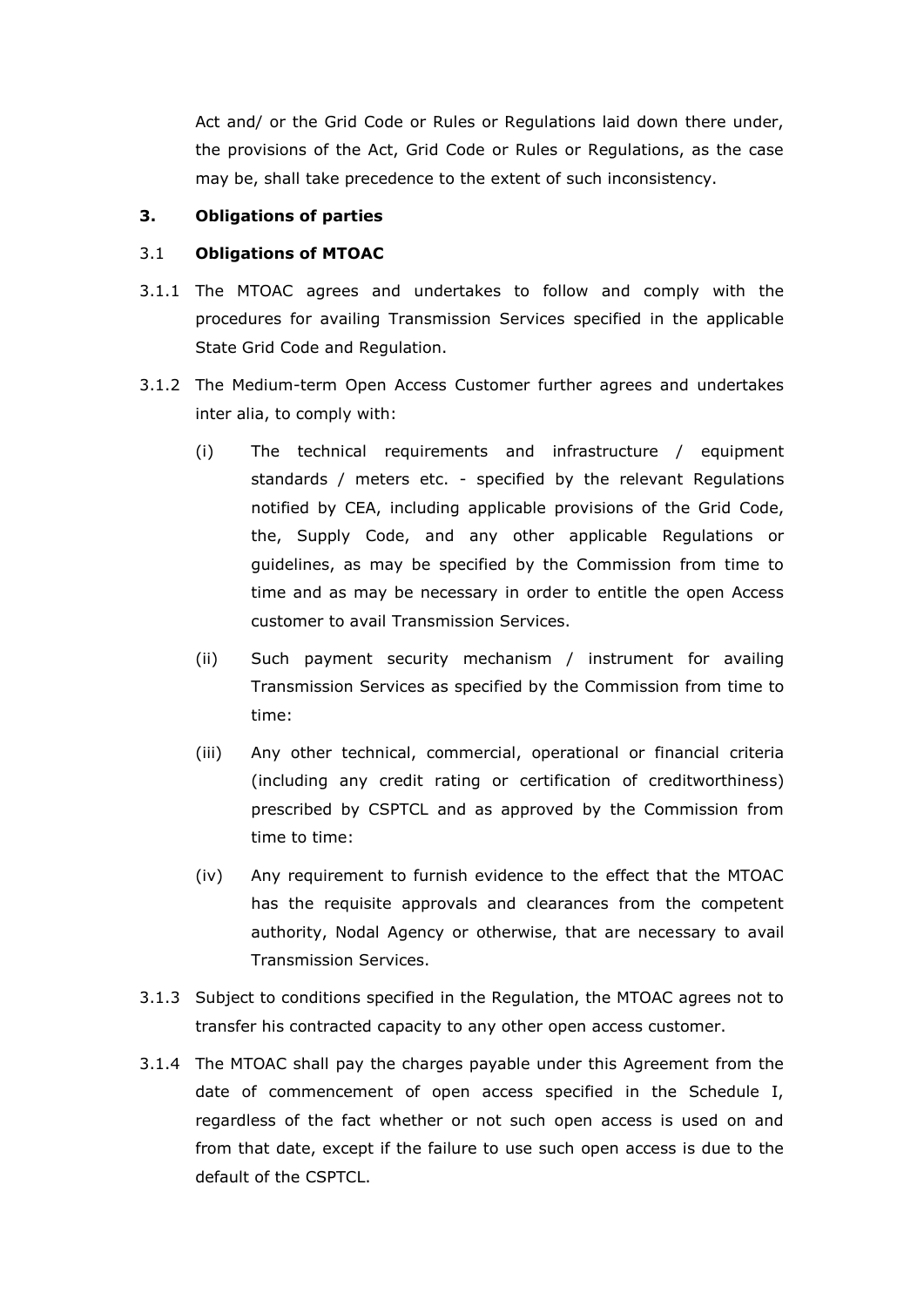- 3.1.5 In the event of MTOAC surrender of whole or part of contracted capacity, or reduction/cancellation of the capacity allotted to the MTOAC as per the Regulation, the MTOAC shall pay all charges, including compensatory charges in the manner specified in the Regulation.
- 3.1.6 Misuse of the transmission corridor booked for open access or any other deliberate attempt to generate over or under the schedules for undue financial gains shall be considered as gaming which may disqualify MTOAC for seeking open access in future under the directions of the Commission. The SLDC/STU/CSPDCL shall investigate so as to ensure that there is no gaming, and if gaming is found by the STU/SLDC/CSPDCL the matter shall be referred to the Commission.
- 3.1.7 In case the MTOAC is a generator/CGP located within the State of Chhattisgarh, the MTOAC may avail start-up power, for which it shall enter into a separate agreement with the State distribution utility i.e. CSPDCL.

#### 3.2 **Obligation of CSPTCL**

- 3.2.1 Subject to the provisions of the Regulation and on such terms and conditions herein agreed, CSPTCL agree and undertake to provide Transmission Service to the MTOAC, as described and arranged in Schedule I hereto, on payment of transmission and other applicable charges, as specified by the Commission.
- 3.2.2 The criteria for allotment of capacity shall be as specified in the Regulation.
- 3.2.3 Non utilization of reserved capacity by MTOAC shall be governed by manner specified by the Commission in Regulation.
- 3.2.4 Excess utilization than the reserved transmission capacity by MTOAC shall be governed by the manner specified by the Commission.
- 3.2.5 In the event of underutilization of the capacity contracted by the Open Access Customer, which, if made available, could be used to meet requirements of other applicant (s), the CSPTCL may consider reduction or cancellation of the capacity allocated to the MTOAC after taking approval from the Commission.

However, the CSPTCL shall not undertake such action for reduction / cancellation of the capacity allocated without issuing a notice in writing of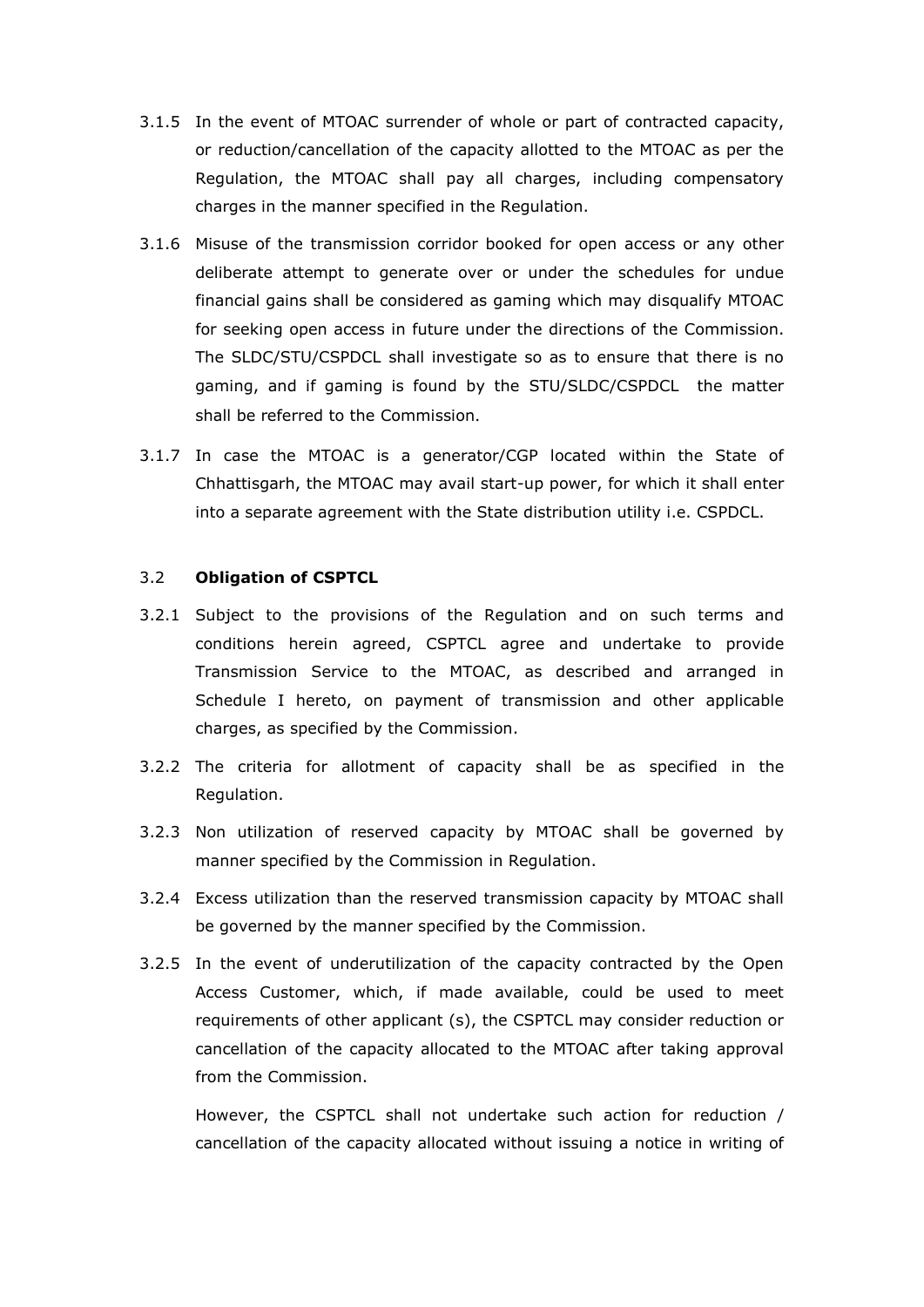at least 15 days, in advance to the concerned MTOAC, to enable the concerned MTOAC to file the reply.

#### **4. EFFECTIVENESS AND TERM OF AGREEMENT**

#### 4.1 **Effective Date**

This Agreement shall be effective from -------------------- as ordered by CSERC.

## 4.2 **Term**

The Agreement shall be valid from the Effective Date up to the ---------- years unless mutually extended by both Parties on mutually agreed terms and conditions, at least ninety (90) days prior to the Expiry Date, subject to the approval of the Commission.

## 4.3 **Survival**

The expiry or termination of this Agreement shall not affect any accrued rights, obligations and liabilities of the Parties under this Agreement, including the right to receive liquidated damages as per the terms of this Agreement, nor shall it effect any continuing obligations for which this Agreement provides, either expressly or by necessary implication, the survival of, post its expiry or termination.

# **5. DETERMINATION, BILLING AND PAYMENT OF OPEN ACCESS CHARGES**

## 5.1. **Charges for Transmission Service**

- 5.1.1 Subject to the other provisions of this section, the MTOAC shall pay to CSPTCL, on a monthly basis, the transmission charges and other applicable charges. Transmission charges shall be as determined by the Commission from time to time.
- 5.1.2 Scheduling and system operation charges (also called as SLDC charges) shall be payable by the MTOAC for using the services of SLDC. Such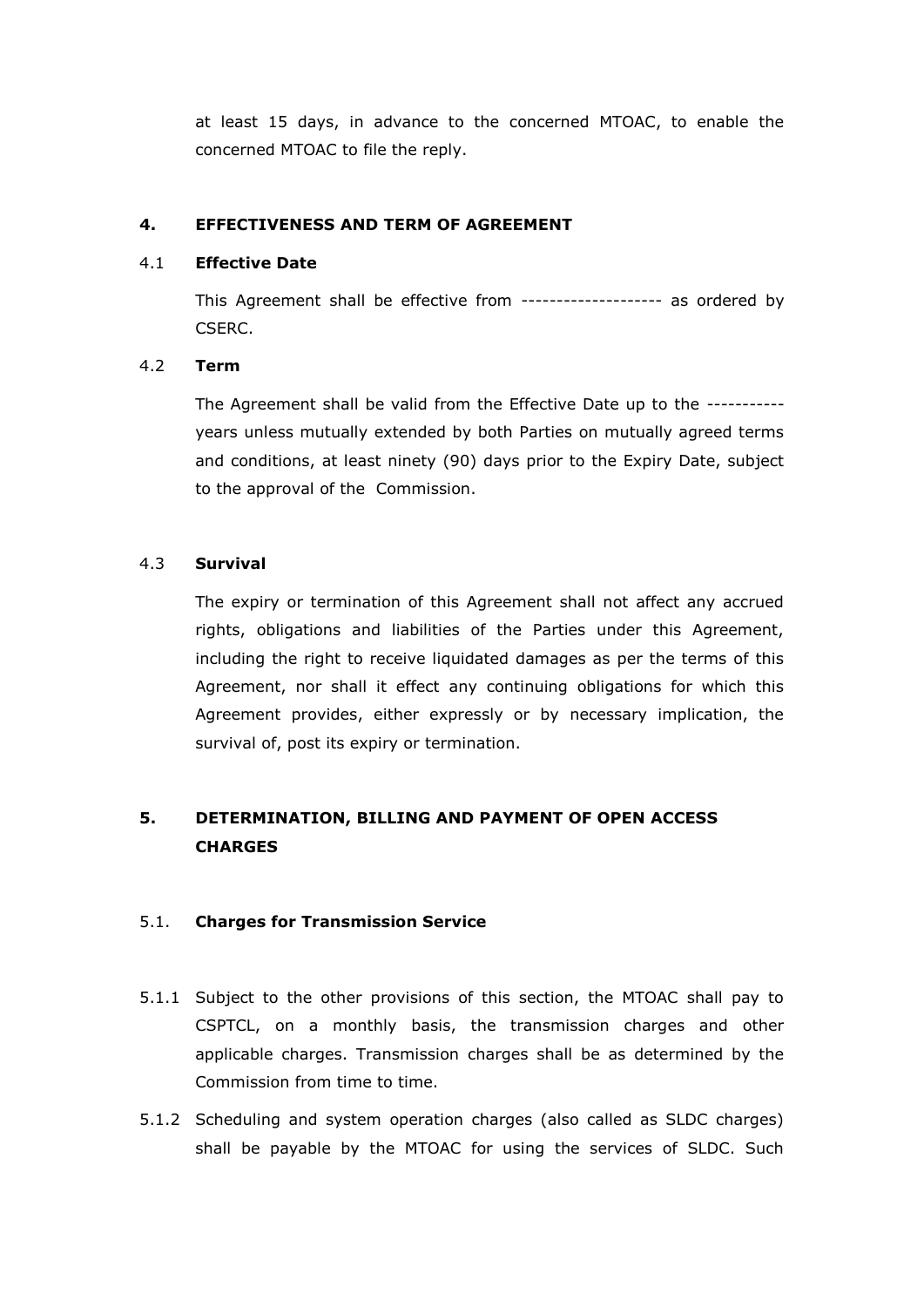charges shall be governed by the relevant Regulations or orders issued by the Commission from time to time.

- 5.1.3 Subject to the Regulation, the MTOAC agrees to comply with the procedures for availing Transmission Services in the matter of scheduling as specified by the Commission in the State Grid Code and Balancing and Settlement Code as amended from time to time. UI charges as specified by the Commission from time to time shall be applicable to MTOAC availing Transmission Services.
- 5.1.4 Any other applicable charges in cash or kind as specified by the Commission from time to time.

#### 5.2. **Billing**

The charges for the access and use of the intra-State transmission system shall be determined and settled on a monthly basis. The bill with respect to these charges shall be raised by CSPTCL by the tenth (10) day of each month and shall reflect the charges determined for the preceding month. The MTOAC shall make payment of bills within a period of 15 days of receipt of bills, failing which delayed payment surcharge at the rate of 1.5% per month calculated for each day beyond 15 days shall be payable by MTOAC.

# **5.3:- Payment Security Mechanism:- (i) Bank Guarantee towards Security Deposit:-**

Medium Open Access Customer shall furnish a Bank Guarantee in the prescribed form and manner from any Government/ Nationalized Bank valid for the duration of open access period towards the payment security guarantee.

MTOAC shall have to submit Bank Guarantee equal to three months charges towards full intra–state transmission charges, scheduling and system operation charges in respect of the said reserved transmission capacity.

This security mechanism shall be valid for a period of One years initially and shall be renewed by MTOAC every year for the further period on the prevailing rates applicable towards aforesaid charges at that time as desired by CSPTCL & this process shall continue till the completion of MTOA period.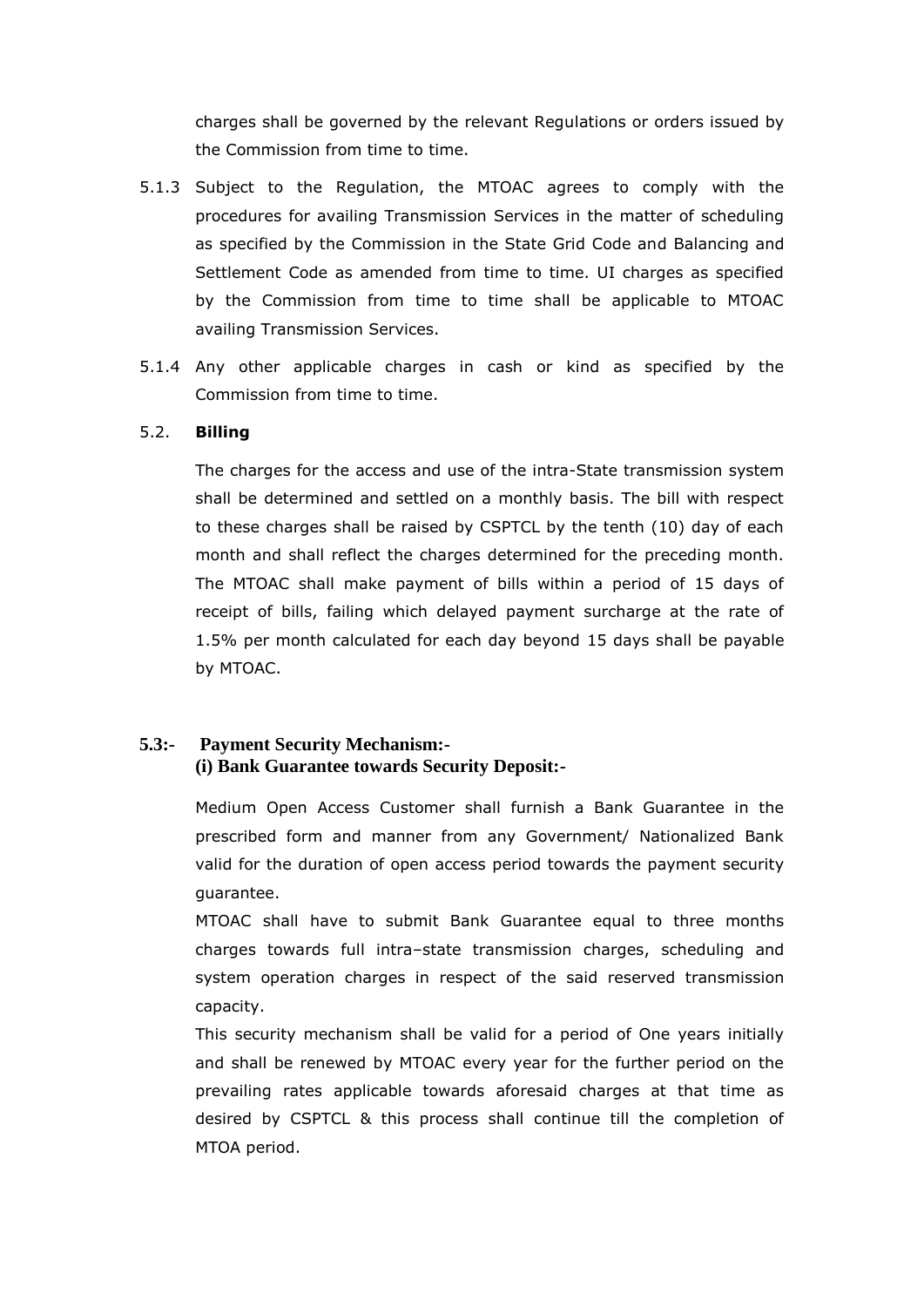The Transmission Open Access Customer shall furnish the Bank Guarantee towards security deposits at the time of executing this MTOA agreement.

## **(ii) Establishment of Letter of Credit:**

MTOAC shall establish an open letter of credit (LC) for 105% of estimated average monthly billing towards transmission charges, SLDC scheduling & system operation charges in favour of CSPTCL. The Letter of Credit shall be opened with any Government/ Nationalized Bank within one month of signing of this MTOA. In case failure of MTOAC to make payments of bills within 15 days, The CSPTCL has option to operate the Letter of Credit to recover the payments of its bills besides levying surcharge towards delayed payment.

## **6. Metering**

- 6.1 Both the parties agree that the meters at the point of injection and drawls shall be Special Energy Meters in a protective enclosure and shall maintain the same in good working conditions. The Special Energy Meters shall conform to the specification specified by the CEA and Commission.
- 6.2 The MTOAC shall allow STU and/or SLDC for meter reading, inspection and testing of Special Energy Meter. Both the parties agree that all other provisions relating to metering shall be as specified in the Metering Code for Transmission System approved by the Commission and in absence of such approved code in accordance with CEA Regulations on "Installation and Operation of Meters" issued under section 177 of the Electricity Act 2003 as amended from time to time.

# **7. Energy losses**

The MTOAC shall bear the energy losses in intra-state transmission system proportion to capacity contracted by/allotted to him in the intra-State transmission system. The loss percentage determined by the CSPTCL or State Load Despatch Centre for intra-state transmission system and approved by the Commission shall be applied for charging energy losses to the MTOAC.

## **8. Transmission Constraints**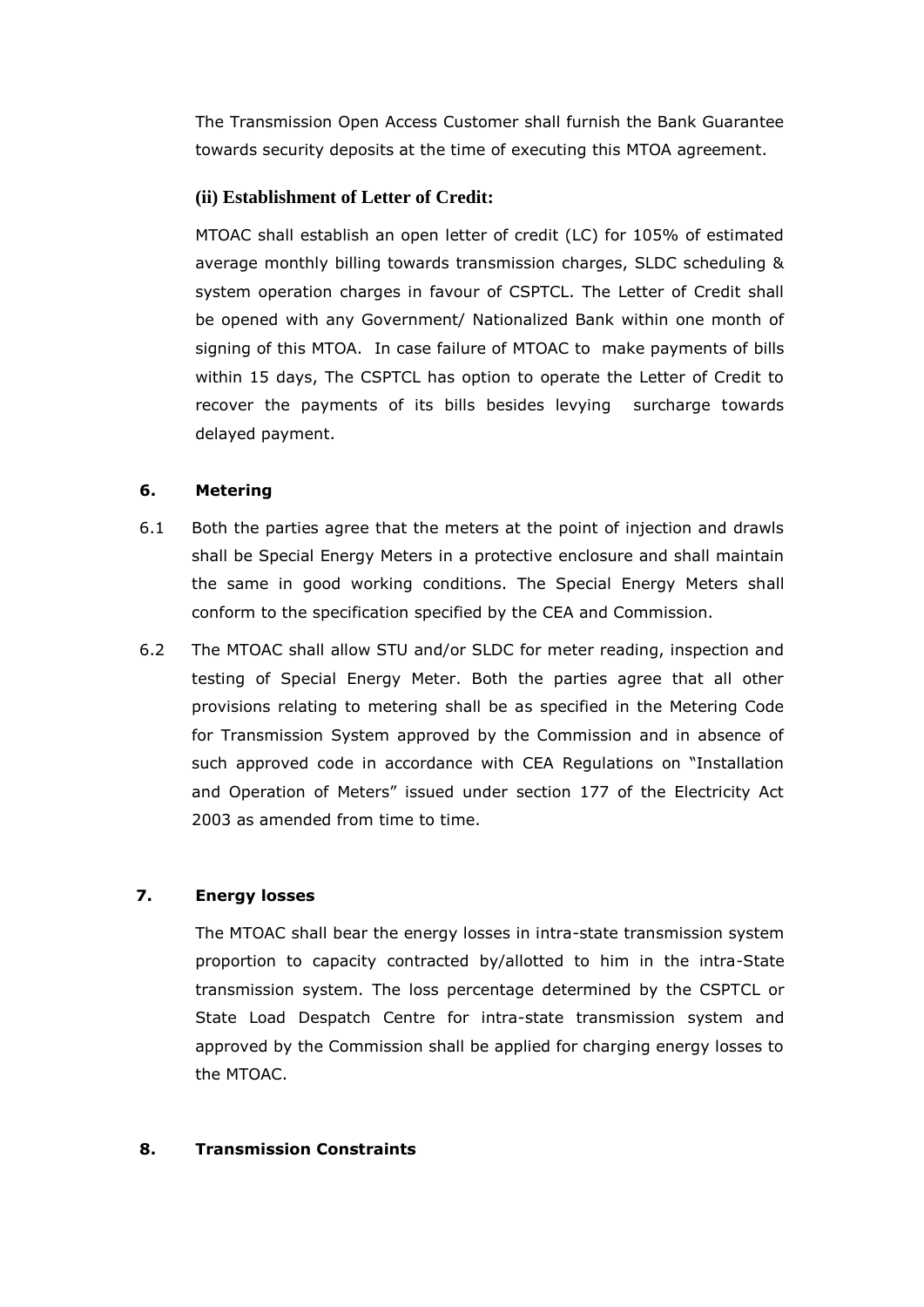SLDC subject to any technical constraint in operation of the State Grid may apply curtailment of transmission capacity in whole or in part at its absolute discretions. The MTOAC shall abide by the instructions and directions of the SLDC in accordance with Section 32 of the Electricity Act 2003. In the event of persistent non-compliance of SLDC instructions for Grid Operation and scheduling by the MTOAC, the CSPTCL on the basis of report from SLDC may revoke the capacity allocation in terms of Regulations as amendment from time to time..

#### **9. Compliance of Grid Code**

The MTOAC agrees to comply with the Grid Code as specified by the Commission. In the event of failure of MTOAC to comply with the provisions of the Grid Code, the CSPTCL has right to revoke the transmission capacity rights so reserved for him after serving show cause notice of 21 days and after taking requisite approval of the Commission.

The MTOAC shall abide the SLDC schedule and shall comply with all directions issued by SLDC.

#### **10. Unscheduled Exchange and Balancing of Power**

**M**TOA consumer shall make arrangement for back-up power requirement in the event of failure or force outage of captive generator. Any deviation between schedule drawal & actual drawal shall be governed by the balancing and settlement code to be issued by CSERC. In the absence of balancing and settlement code the same shall be as per prevailing orders of CSERC in force.

## **11. Transmission Performance Standards**

Both the parties agree that all equipment connected at the interconnection point with the intra-State Transmission System shall be of such design and construction to enable the CSPTCL to meet the requirement of Performance Standards specified by the Commission. The MTOAC connected to intra-State Transmission System shall ensure that their loads do not cause violation of these standards.

#### **12. Unforeseen Circumstances**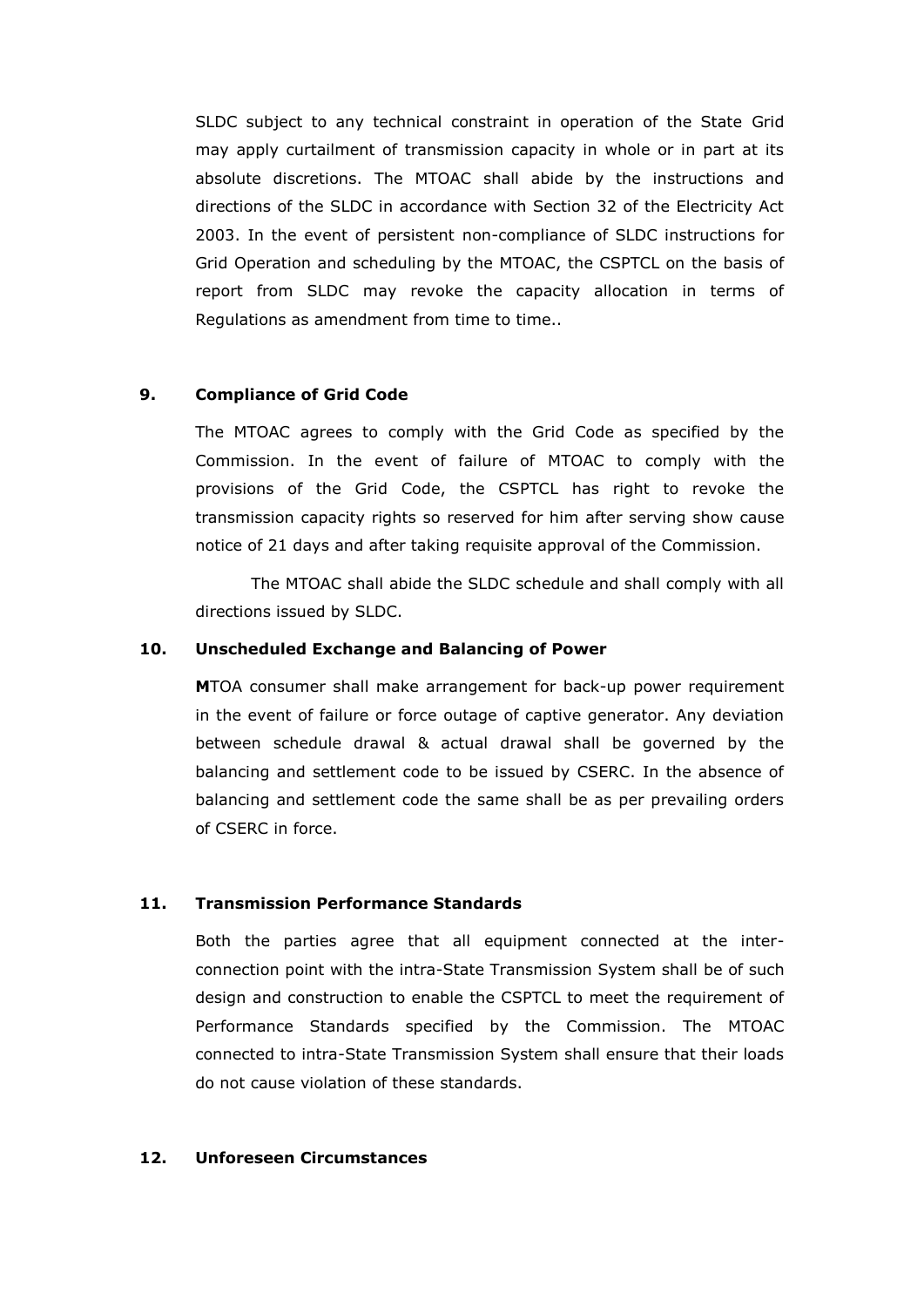The use of intra-state transmission system shall be subject to any technical constraints in the operation of the State Grid and SLDC may impose curtailment or suspend whole or part of the use of the intra-state transmission system at its absolute discretion on transmission system constraints. The provision of open access shall remain suspended during such period at the absolute discretion of SLDC and/ CSPTCL.

## **13. Omission**

In case during the validity period of this agreement, it is noticed that any of the condition(s) have been omitted , a supplementary agreement shall be entered into.

#### **14. Disputes**

All differences or disputes between the parties arising out of or in connection with this Agreement shall be endeavored to be settled amicably through negotiation by the parties failing which the same shall be referred to the Commission.

For and on behalf of

Chhattisgarh State power Transmission Company Limited

(------------------------------------------) Name: In the presence of 1 2 For and on behalf of MTOAC (-------------------------------------------------) Authorized Signatory In the presence of 1 2